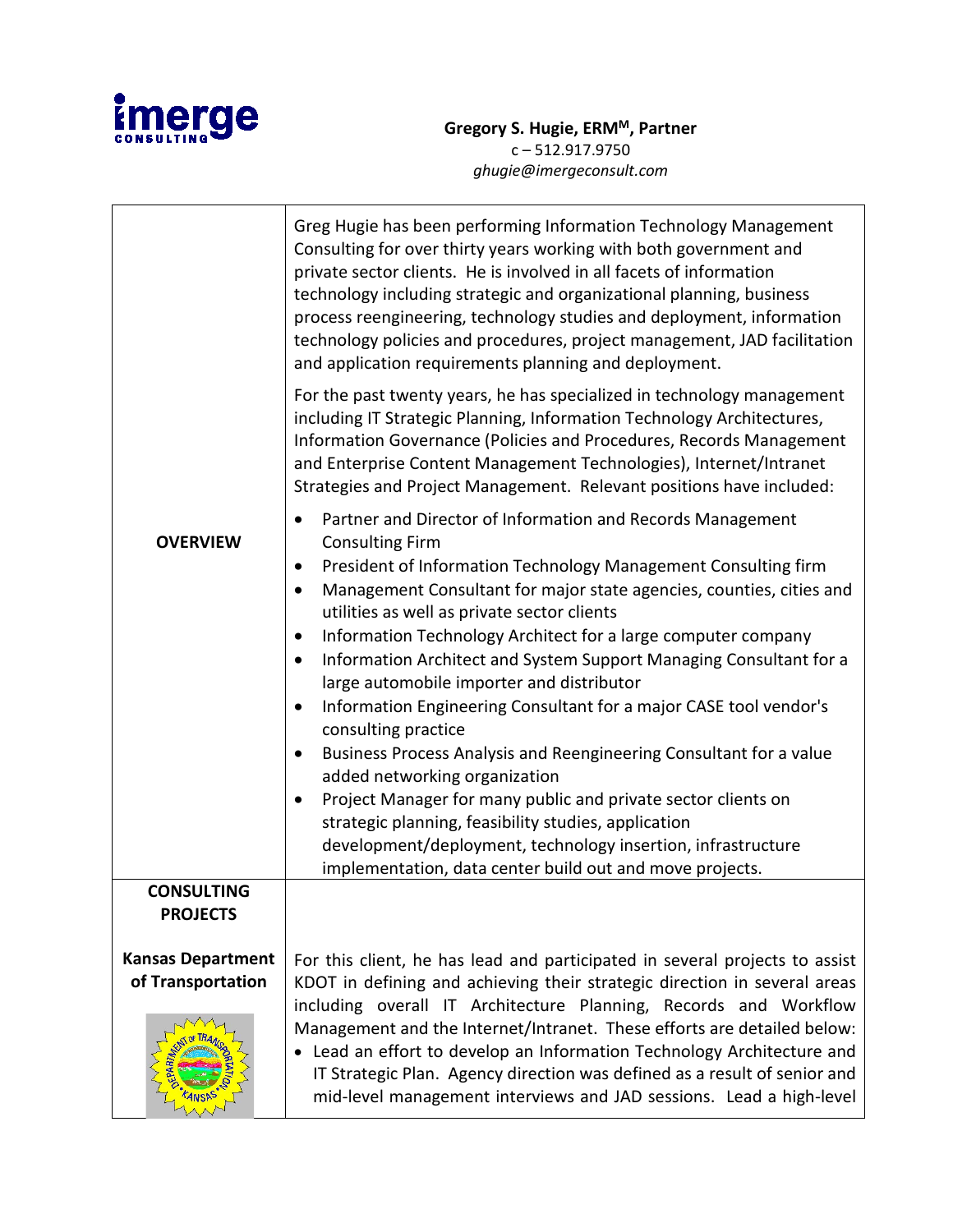|                                                  | Information Technology Advisory Committee made up of key Bureau<br>Chiefs from across the Agency and made regular status reports and<br>presentations to the Secretary and Executive Staff. Current technologies<br>and applications were reviewed to determine the disposition of each.<br>Infrastructure and Application opportunities were identified, evaluated<br>and prioritized. A five-year strategic plan was developed outlining IT<br>technology and application plans, IT organization restructuring and an<br>annual IT budget was developed. |
|--------------------------------------------------|------------------------------------------------------------------------------------------------------------------------------------------------------------------------------------------------------------------------------------------------------------------------------------------------------------------------------------------------------------------------------------------------------------------------------------------------------------------------------------------------------------------------------------------------------------|
|                                                  | • Lead a team of consultants to define the business requirements, cost<br>benefit and architecture for an enterprise content management and<br>workflow environment. The project was cited for its groundbreaking<br>work by the American Association of State Highway Transportation<br>Officials (AASHTO) and has become the for runner project within the<br>state of Kansas.                                                                                                                                                                           |
|                                                  | • Managed the development for an enterprise-wide Internet/Intranet<br>direction, strategy, plan and architecture. This provided the Agency with<br>the basis for establishing their web presence.                                                                                                                                                                                                                                                                                                                                                          |
|                                                  | · Developed an Enterprise Collaboration Technology Strategy and<br>implementation of Net Meeting.                                                                                                                                                                                                                                                                                                                                                                                                                                                          |
|                                                  | • Managed large Data Center build out and planned and managed the<br>move/consolidation of multiple sites into the new building Data Center.                                                                                                                                                                                                                                                                                                                                                                                                               |
|                                                  | • Performed a review and assessment of current IT policies and<br>procedures and developed an upgrade plan to bring the Agency into<br>compliance with State IT audit guidelines and practices.                                                                                                                                                                                                                                                                                                                                                            |
|                                                  | • Performed business analysis to develop and document business<br>requirements for a new Construction Management System that<br>supported the release of a development RFP.                                                                                                                                                                                                                                                                                                                                                                                |
| Minnesota DOT<br>OMINNESORAN<br><b>DETRATION</b> | Mr. Hugie led a Records Management project to replace outdated office-<br>based Records Retention Schedules with agency-wide domain function-<br>based Records Retention Schedule.<br>• Performed best practice analysis and developed recommendations to support<br>applying records management to documents storage areas and applications                                                                                                                                                                                                               |
|                                                  | (including e-mail, shared drives, ProjectWise, OpenText ECM, etc.)<br>• Performed best practice analysis and developed recommendations to support<br>applying records management to data applications                                                                                                                                                                                                                                                                                                                                                      |
|                                                  | Developed recommendations to establish an internal self-audit process to<br>support continuous process improvement of the Agency's Enterprise Content<br>Management and Records Management Programs                                                                                                                                                                                                                                                                                                                                                        |
|                                                  | Performed a complete assessment of all office and district shared drives provid<br>$\bullet$<br>each with a detailed report that addressed drive breadth, depth, total and<br>duplication statistics (number of files, space utilized, averages) and additional<br>information by file types and categories, historical growth and future projection<br>directory structure analysis, etc. Office and Districts have reduced storage by                                                                                                                    |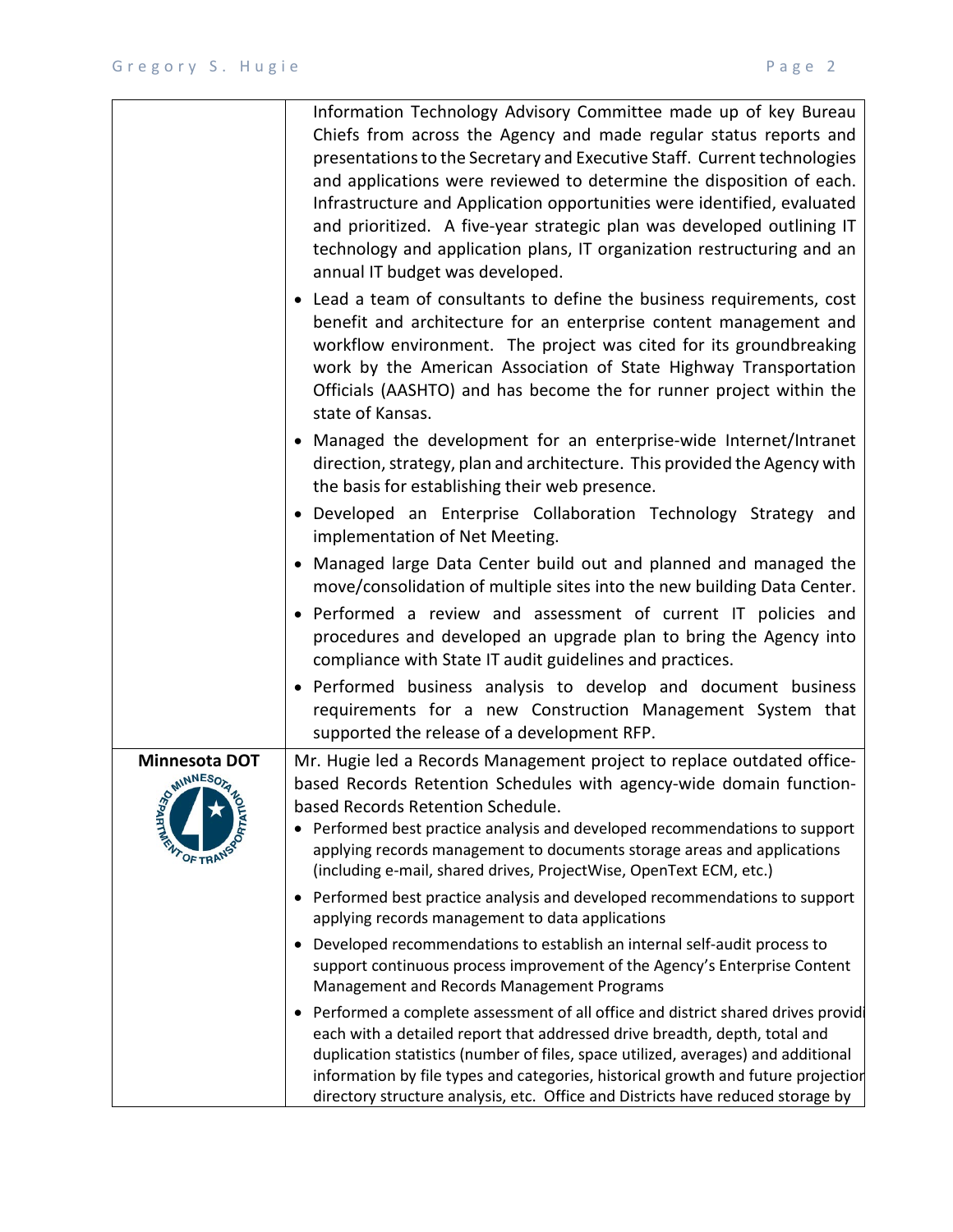|                                          | over 25% in the past 6 months by reducing duplication, redundant and out of<br>date information saving over \$100 per year.                                                                                                                                                                                                                                                                                                                                                                                                                                                                                                                                                                                                                                                                                                                                                             |
|------------------------------------------|-----------------------------------------------------------------------------------------------------------------------------------------------------------------------------------------------------------------------------------------------------------------------------------------------------------------------------------------------------------------------------------------------------------------------------------------------------------------------------------------------------------------------------------------------------------------------------------------------------------------------------------------------------------------------------------------------------------------------------------------------------------------------------------------------------------------------------------------------------------------------------------------|
|                                          | • Performed a shared drive pilot restructuring project built around the MnDOT's<br>classified consolidated retention schedule developed previously resulting in a<br>reduction of 25% of the files and will allow for the manual application of retent<br>schedules.                                                                                                                                                                                                                                                                                                                                                                                                                                                                                                                                                                                                                    |
|                                          | • Performed an assessment of marketplace of vendor products in the shared<br>drive/content analytics space. Vendors in this space originated in a variety of<br>technology sectors-eDiscovery, content analytics, and shared drive manageme<br>IMERGE provided a comparison of vendor's strengths and weaknesses for ESI<br>analysis and management.                                                                                                                                                                                                                                                                                                                                                                                                                                                                                                                                    |
| <b>City of Arlington</b><br><b>Texas</b> | Mr. Hugie led a major Enterprise Content Management (ECM) assessment<br>and planning project for the city. This included an analysis of every city<br>department by surveying every division, inventorying electronic files and<br>interviewing every group. This resulted in the following:<br>• Provided an assessment of the ECM requirements by analyzing It<br>applications, collections, processes, documents, file shares and e-mail<br>and identified many ECM opportunities across the city;                                                                                                                                                                                                                                                                                                                                                                                   |
|                                          | • Developed a comprehensive ECM Program/Project Strategy that<br>addressed governance, methodology, program definition, project<br>deployment approaches and defined major go forward planning, rollout<br>and implementation projects to ECM enable the city.<br>• Developed a city-wide function/activity based information classification<br>structure for use in LaserFiche, SharePoint, shared drives and paper<br>archives.                                                                                                                                                                                                                                                                                                                                                                                                                                                       |
|                                          | • Assisted the city with the transition from out dated departmental<br>retention schedules to a city-wide retention schedule based upon the<br>revised Texas State Archivist Retention Schedules for Local Government.                                                                                                                                                                                                                                                                                                                                                                                                                                                                                                                                                                                                                                                                  |
| <b>Mazda Motors of</b><br><b>America</b> | Mr. Hugie consulted with this client for many years in the areas of IT<br>Management and Application development. The more significant projects<br>included the establishment of a system support organization and<br>leadership of a major Business Process Reengineering project. These<br>projects are outlined below:<br>Recommended<br>and implemented an<br>Information<br>Engineering<br>development approach after reviewing development processes,<br>performance history, and future plans. The development platform<br>focused on a Business Strategy Driven Planning approach supported by<br>an IE Methodology, utilizing a RAD process. The new processes resulted<br>in a 50% increase in productivity, significant improvement in system<br>design quality and reduced maintenance requirements.<br>· Formed and directed the efforts of seven multi-divisional, senior |
|                                          | management Business Process Reengineering task forces to develop an<br>overall and business area Knowledge Management Strategy Plans. The                                                                                                                                                                                                                                                                                                                                                                                                                                                                                                                                                                                                                                                                                                                                               |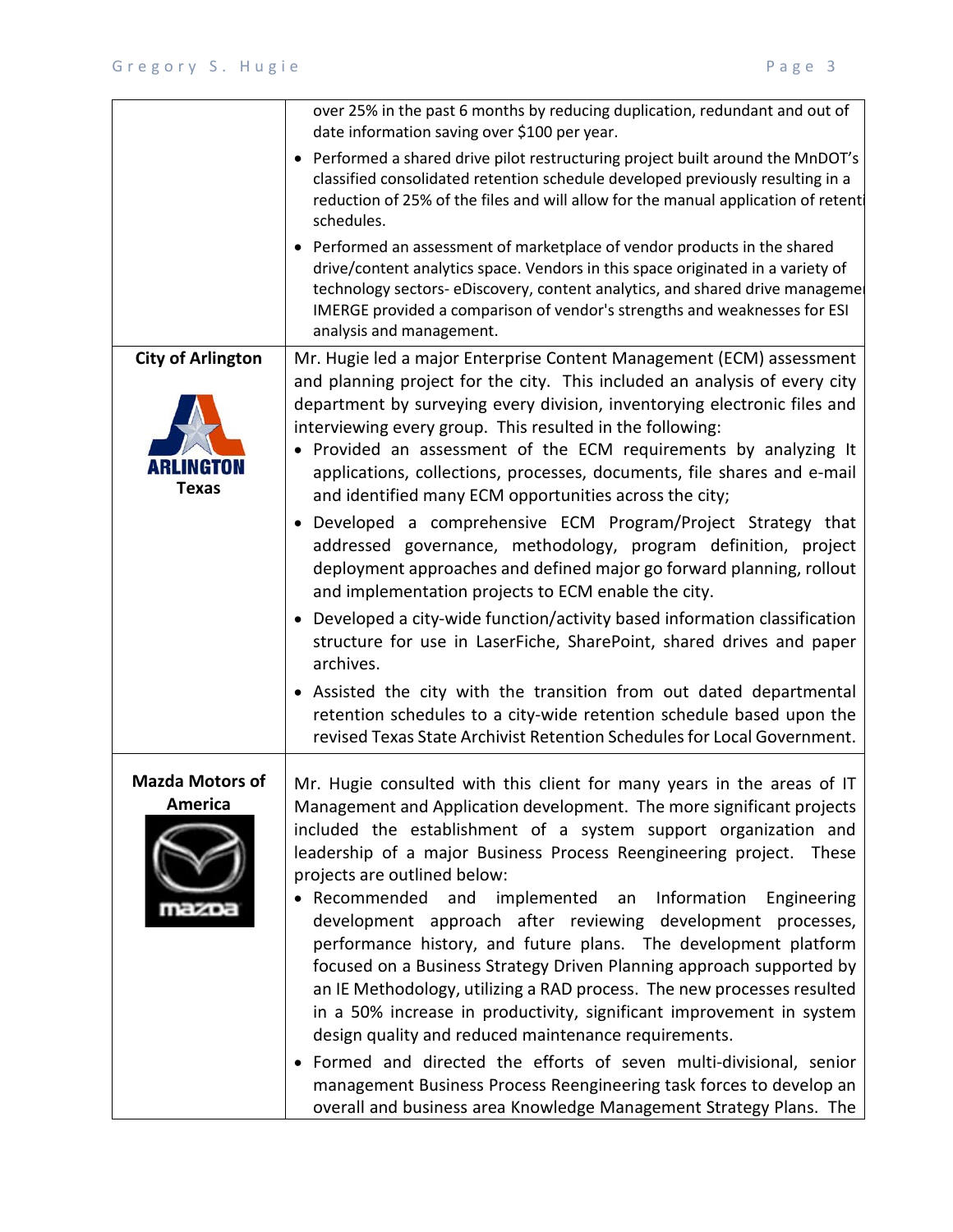|                                                                                                                             | purpose was to formalize an overall strategic architecture of new<br>development, existing system modification, and application of new<br>technology to support a new luxury product line.                                                                                                                                                                                                                                                                                                                                                                                                                                                       |
|-----------------------------------------------------------------------------------------------------------------------------|--------------------------------------------------------------------------------------------------------------------------------------------------------------------------------------------------------------------------------------------------------------------------------------------------------------------------------------------------------------------------------------------------------------------------------------------------------------------------------------------------------------------------------------------------------------------------------------------------------------------------------------------------|
|                                                                                                                             | • Managed clients System Support Organization of 35 for 2 years which<br>included IS Architecture, Data Administration, Development Policy &<br>Procedure, and Technical Support Groups to support 250 developers                                                                                                                                                                                                                                                                                                                                                                                                                                |
|                                                                                                                             | · Developed an Enterprise Architecture unconstrained by current<br>application packaging and technology                                                                                                                                                                                                                                                                                                                                                                                                                                                                                                                                          |
|                                                                                                                             | • Defined and implemented corporate shared data strategy utilizing IE<br>ADW & DB2 data management procedures                                                                                                                                                                                                                                                                                                                                                                                                                                                                                                                                    |
|                                                                                                                             | • Managed the development of Standard Dealer Communication System<br>supporting remote data entry, host transactions, data downloads,<br>report distribution and software updates                                                                                                                                                                                                                                                                                                                                                                                                                                                                |
|                                                                                                                             | • Established a Business Driven governance and IT development<br>management approach through the implementation of Steering<br>Committees, User Review Boards, and Executive Sponsorship                                                                                                                                                                                                                                                                                                                                                                                                                                                         |
|                                                                                                                             | • Developed requirements, designed and developed a Dealer Information<br>and Evaluation System, a specialized table driven screen and report<br>generator to maintain, manipulate, and report on 4000+ data attributes<br>resulting in new dealer facilities and upgrades as well as improvements<br>in customer service processes and retention.                                                                                                                                                                                                                                                                                                |
|                                                                                                                             | • Designed and developed Warrant Claims Report Generator, Warranty<br>Activity Analysis and Reporting System and a QA Case Management and<br>reporting systems.                                                                                                                                                                                                                                                                                                                                                                                                                                                                                  |
| <b>Unified</b><br>Government of<br><b>Wyandotte County</b><br>and Kansas City<br><b>Kansas</b><br>NATION COVERLY<br>waty Ka | IMERGE was asked to review the technology direction of the Unified<br><b>Government (UG)</b> to assist in defining their strategic direction particularly<br>in the Enterprise Content Management area.<br>Reviewed every<br>Department/Division in the UG and identified many Enterprise Content<br>Management opportunities as well as other technology recommendations.<br>Established a vision of a new ECM Architecture and an IT application<br>direction. Since that time IMERGE has assisted with the following:<br>• Establishing an IT Governance Structure for the review, prioritization,<br>approval and funding of IT initiatives; |
|                                                                                                                             | Lead the establishment of an ECM Architecture direction. This included<br>$\bullet$<br>guiding implementation and integration projects such as Agenda<br>Management, Electronic Ticketing, DA Case Management, Financial<br>Application review, etc.                                                                                                                                                                                                                                                                                                                                                                                             |
|                                                                                                                             | • Performed a GAP Analysis of existing financial and payroll/personnel<br>systems to determine feasibility for replacing old systems with a modern<br>integrated ERP System. Recommended moving to a 2 <sup>nd</sup> tier ERP System<br>projecting significant resource savings through system and process<br>efficiencies.                                                                                                                                                                                                                                                                                                                      |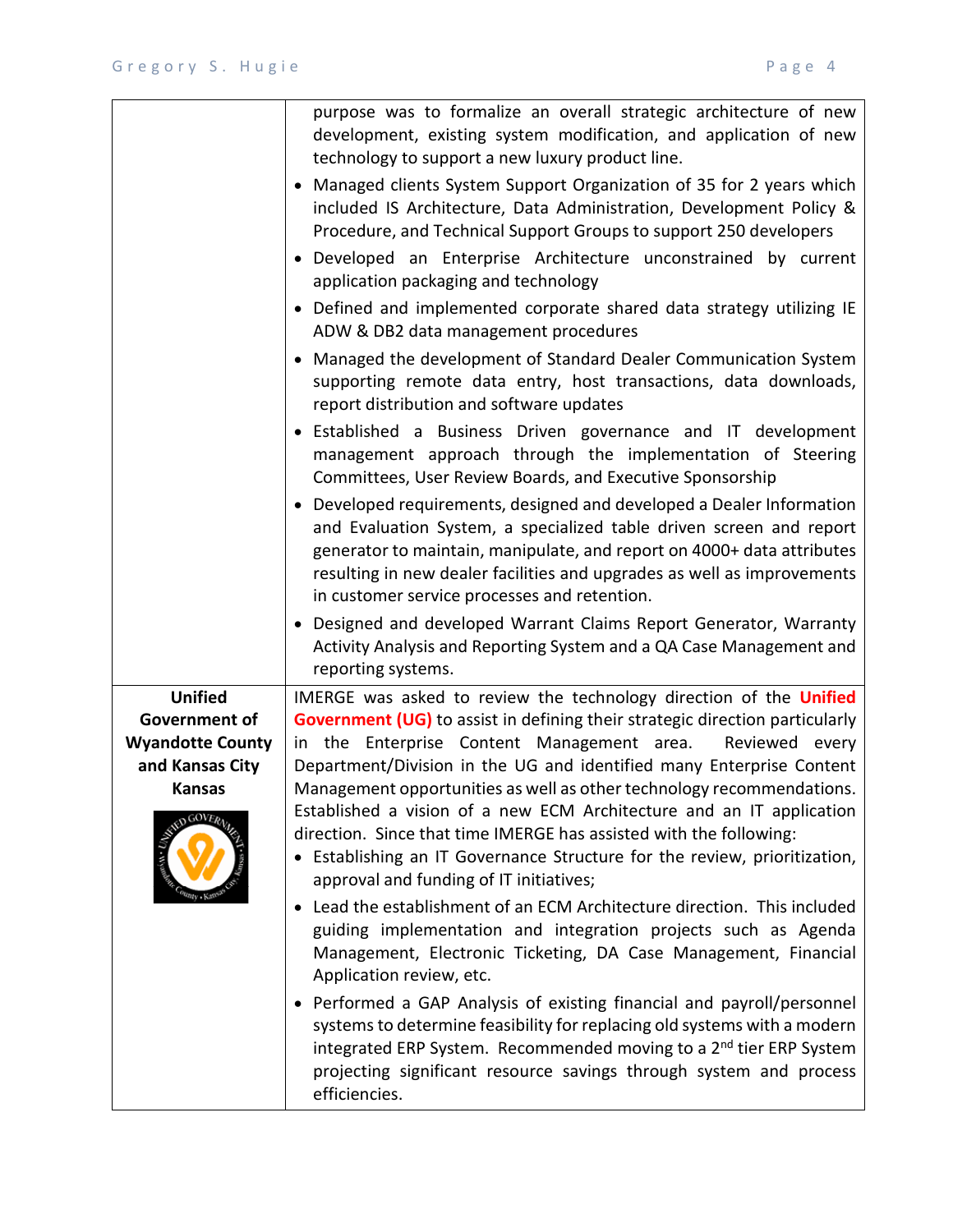| <b>City of San Jose</b>          | Mr. Hugie led a major Enterprise Content Management (ECM) assessment<br>and planning project for the city. This included an analysis of most city<br>department by surveying divisions, inventorying electronic files and<br>interviewing many groups. This resulted in the following:<br>• Provided an assessment of the ECM requirements by analyzing<br>applications, collections, processes, documents, file shares and e-mail<br>and identified many ECM opportunities across the city;<br>• Developed a complete gap analysis defining the current state<br>situation/usage, needs and gaps in strategic, technical and technology<br>areas;<br>• Assessment of areas common to all departments that include ECM |
|----------------------------------|------------------------------------------------------------------------------------------------------------------------------------------------------------------------------------------------------------------------------------------------------------------------------------------------------------------------------------------------------------------------------------------------------------------------------------------------------------------------------------------------------------------------------------------------------------------------------------------------------------------------------------------------------------------------------------------------------------------------|
|                                  | Interest, Records Management, E-mail, Share Drives, Classification and<br>current ECM Usage;                                                                                                                                                                                                                                                                                                                                                                                                                                                                                                                                                                                                                           |
|                                  | • Analyzed and documented major city-wide such as case management<br>and specific departmental process such as Worker's Compensation and<br>many other opportunities defining current state, automation vision,<br>benefits and relative value;                                                                                                                                                                                                                                                                                                                                                                                                                                                                        |
|                                  | • Developed an assessment of the IT Infrastructure identifying the<br>potential impact of ECM;                                                                                                                                                                                                                                                                                                                                                                                                                                                                                                                                                                                                                         |
|                                  | • Prepared an ECM technologies assessment that included product needs<br>identified, 5-year budgetary cost estimates, service capability models,<br>fit/gap analysis and other related system opportunities;                                                                                                                                                                                                                                                                                                                                                                                                                                                                                                           |
|                                  | • Developed a comprehensive ECM Program/Project Strategy that<br>addressed governance, methodology, program definition, project<br>deployment approaches and defined major go forward planning, rollout<br>and implementation projects to ECM enable the city;                                                                                                                                                                                                                                                                                                                                                                                                                                                         |
|                                  | • Developed various other strategies for developing a classification<br>structure and taxonomy, shared drive transition, process automation<br>and form transition and automation.                                                                                                                                                                                                                                                                                                                                                                                                                                                                                                                                     |
| <b>Town North Bank</b>           | Mr. Hugie led an Electronic Content Management assessment project to<br>assist the bank in determining a strategic direction of for the management<br>of their electronic content, assessment of records management needs and<br>identification of process improvement opportunities.                                                                                                                                                                                                                                                                                                                                                                                                                                  |
|                                  | This assessment resulted in the identification of many opportunities for the<br>utilization of Content Management technologies and an implementation<br>roadmap.                                                                                                                                                                                                                                                                                                                                                                                                                                                                                                                                                       |
| <b>Nissan Americas</b><br>NISSAN | Greg led a Records Retention Schedule Consolidation and Simplification<br>Project to consolidate the current records retention schedule. The current<br>schedules were based on the affiliate and departmental organizational<br>structure with 9,000 + record titles.                                                                                                                                                                                                                                                                                                                                                                                                                                                 |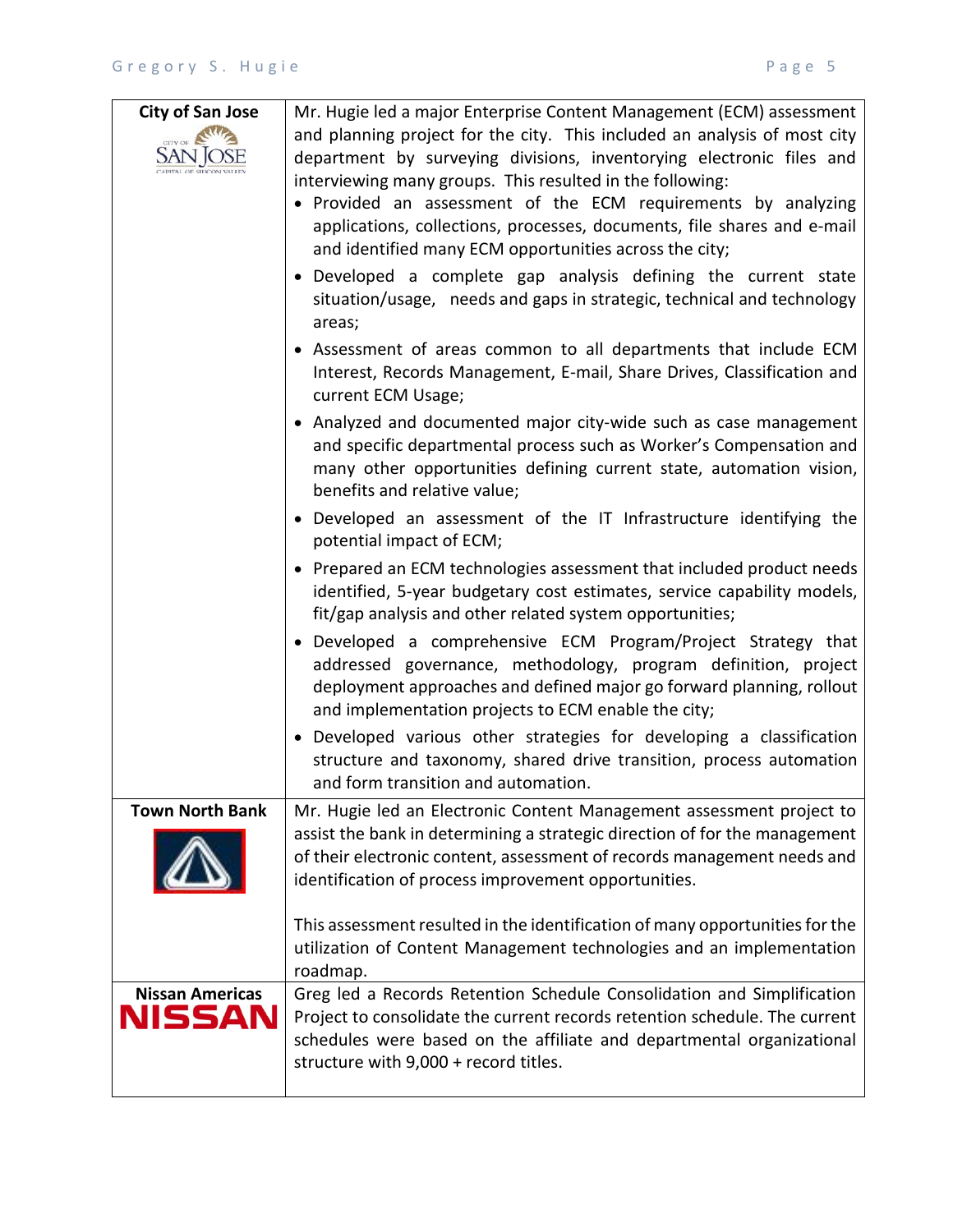|                                        | IMERGE analyzed the record titles based on functions and activities<br>following the ISO 15489 standards. The records were grouped by function,<br>sub-function, and record series reducing the number of record titles to<br>approximately 300 record series in 14 functions. The new retention<br>schedule will enable Nissan to apply the records retention rules to electronic<br>records management initiatives.<br>Developed a training strategy and training materials for introducing the<br>new RRS to all Nissan North America affiliates. The materials including:<br>Changes From Organizational to Functional Records Retention Schedule,<br>How to Use the Functional Records Retention Schedule, Quick Reference<br>Cards, PowerPoint - based training, Train the Trainer, and exercises for<br>users |
|----------------------------------------|----------------------------------------------------------------------------------------------------------------------------------------------------------------------------------------------------------------------------------------------------------------------------------------------------------------------------------------------------------------------------------------------------------------------------------------------------------------------------------------------------------------------------------------------------------------------------------------------------------------------------------------------------------------------------------------------------------------------------------------------------------------------------------------------------------------------|
| Infonet Systems Inc.<br>infonet        | Mr. Hugie led a Business Process Reengineering and System Design effort<br>for the development of a new client/server Customer Service Management<br>System utilizing automated call management and workflow technologies.                                                                                                                                                                                                                                                                                                                                                                                                                                                                                                                                                                                           |
| <b>Wisconsin DOT</b><br><b>ANSCOMS</b> | IMERGE was brought in to analyze the existing records management and<br>retention policy for 8 bureaus and 30 sections to determine their<br>compliance with state and department policies on electronic records<br>management. The study was commissioned to address the need for formal<br>electronic document management. The study included the following<br>components:                                                                                                                                                                                                                                                                                                                                                                                                                                         |
|                                        | • Development of full Requirements Definition for each of the bureaus<br>• Evaluation of compliance with State Administrative Rule 12 regarding<br>the storage and management of electronic documents for formal Record<br>Destruction Authorization (retention policy).                                                                                                                                                                                                                                                                                                                                                                                                                                                                                                                                             |
|                                        | • Revised Record Destruction Authorization (retention policy) to include<br>necessary information to effectively manage document(s) electronically<br>within Wisconsin Administrative Rule 12 guidelines.                                                                                                                                                                                                                                                                                                                                                                                                                                                                                                                                                                                                            |
|                                        | • Updated RDA with cost factors developed as part of the CBA.<br>• Developed a 5-year cost/benefit analysis for deployment of Enterprise<br>Content Management (ECM) including the use of document imaging,<br>electronic document management, electronic forms, electronic<br>signature, workflow and other related ECM technologies.<br>Staffing recommendations for ECM implementation.                                                                                                                                                                                                                                                                                                                                                                                                                           |
|                                        | Three year replicable implementation and conversion rollout strategy<br>٠<br>Risk and mitigation strategy for both ECM deployment and maintaining<br>٠<br>the status quo                                                                                                                                                                                                                                                                                                                                                                                                                                                                                                                                                                                                                                             |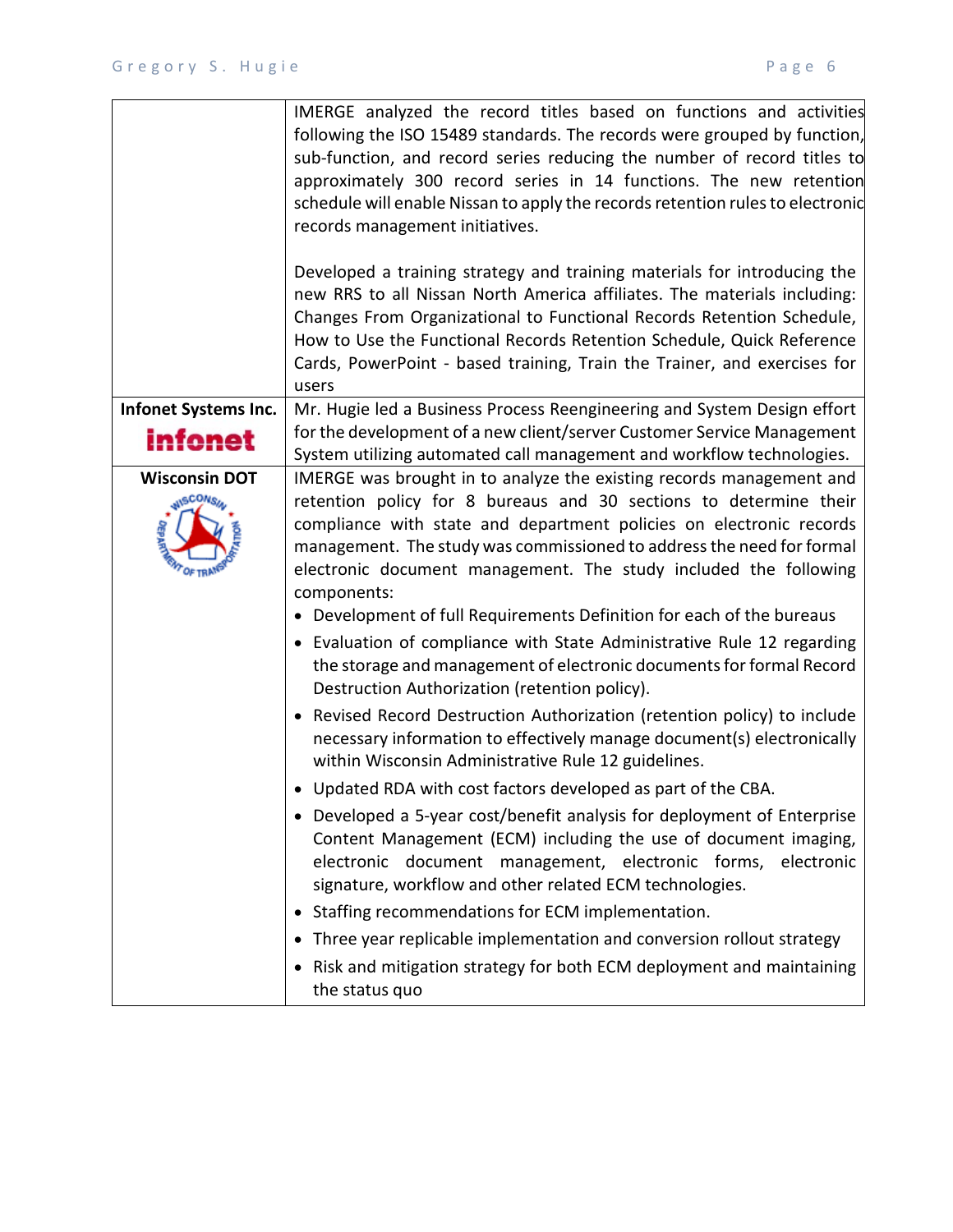## **OTHER SIGNIFICANT PROJECTS** • **Metropolitan Water District of Southern California** – Mr. Hugie led the Enterprise ECM deployment team for the design, analysis and implementation of an enterprise-wide document management system. The Enterprise Team managed the activities of the other six teams that included the Technical Infrastructure Design & Implementation Team and Business Unit Solution Design and four operational business unit Implementation Teams. • **City of Rockville**, MD – IMERGE Consulting was engaged by the City of **Rockville** Rockville assess their Functional Requirements for Enterprise Content an Records Management and to identify potential areas that would benefit from business process redesign. The project included an Enterprise Document Management Study to devise a comprehensive master plan to move the City towards a less paper environment and establish an organization-wide content management direction. • **Johnson County**, KS Register of Deeds – Managed the review of operations and development of recommended process improvements after new system installation. • **Waukesha County, WI** ECM Direction – Reviewed ECM implementation direction and deployments, identified many opportunities and outlined a comprehensive ECM Program and Project strategic plan. • **Washington County, MN** ECM Direction – Reviewed Records Washington Management and electronic document management needs, evaluate  $\approx$ County current imaging implementations, identify ECM and LOB opportunity areas, outline a strategic multi-tire ECM direction and develop RFP to acquire ECM solution and services. • **Kansas Department of Finance Authority (KDFA)** – Perform a review of financial practices to assess high-level needs for an agency financial nsas Developn **Finance Authority** information tracking and reporting system integrated with centralized state financial systems. **EXPERIENCE** 1998-present. **IMERGE Consulting, Inc.** Partner. Mr. Hugie joined IMERGE in imerge 1998; in 2000 Greg was made a partner in the firm by achieving project and revenue goals. Greg has led and participated in many engagements in various industries including state agencies, county and city government, utility district, engineering and construction, banking, manufacturing, importing, distribution and manufacturing.